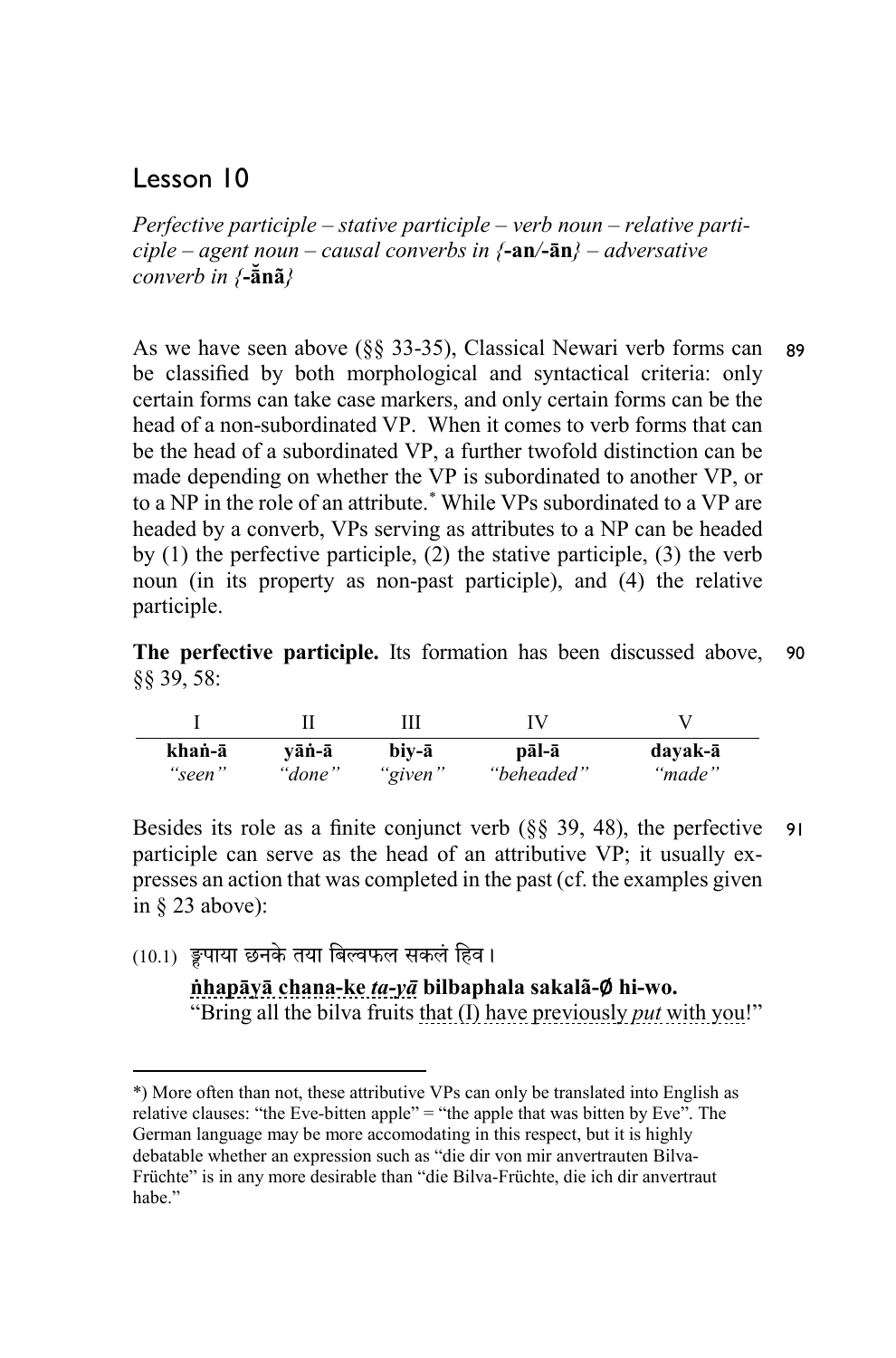(10.2) अर्द्धरात्रिस दक्षिणदिशास स्त्री छम्हंन विलाप याङा सर तायाव राजान धारं ।

**ardharātrī-s dakṣiṇadiśā-s strī cha-mhã-n** *bilāpa yāṅ-ā* **sal-**∅ **tāy-āwo rājā-n dhāl-ã.** 

 "When at midnight he heard the sound of a woman *wailing* in the southern direction, the king spoke."

**The stative participle.** The formation of this participle has been discussed above, §§ 47, 58: 92

| won-a   | vāk-a   | bi-wo    | māl-a             | davak-u      |
|---------|---------|----------|-------------------|--------------|
| "going" | "doing" | "giving" | "being necessary" | "being made" |

- 93 Like the perfective participle, the stative participle can be the head of an attributive VP, with the difference that it usually expresses not a completed action, but rather a state with no discernable temporal deixis:
	- (10.3) दक्षिनदिशास अनेक राजापनिसेन सेबलपं चोङ वीरबाह नाम राजा दस्यं चोङ।

**dakṣinadiśā-s anek rājā-pani-sen sebalap-ã** *coṅ-a* **bīrabāhu nām rājā-**∅ **da-sẽ coṅ-a.** 

"In the southern region, there was a king by the name of Vīrabāhu, who *was* served by all kings."

**The non-past participle (verb noun).** As head of an attributive VP, it expresses an action that will be or is to be performed. This usage is comparatively rare. 94

|           |           | ш         | IV         |           |
|-----------|-----------|-----------|------------|-----------|
| khan-e    | vā-ve     | lhā-ve    | māl-e      | dayak-e   |
| "is to be | "is to be | "is to be | "is to be  | "is to be |
| seen"     | done"     | spoken"   | necessary" | made"     |

(10.4) खेचाय बेलस ...

**khẽ-**∅ *cā-ye* **bela-s ...** 

"when (he) was *washing* (his) face ..."

(10.5) �जपिनस दःखु सुख �ाय थास म दרु) *Jørgensen*)

### **ji-pani-s duḥkha sukha lhā-ye thās-**∅ **ma du.**

"There is no place to speak of our sorrows and joys."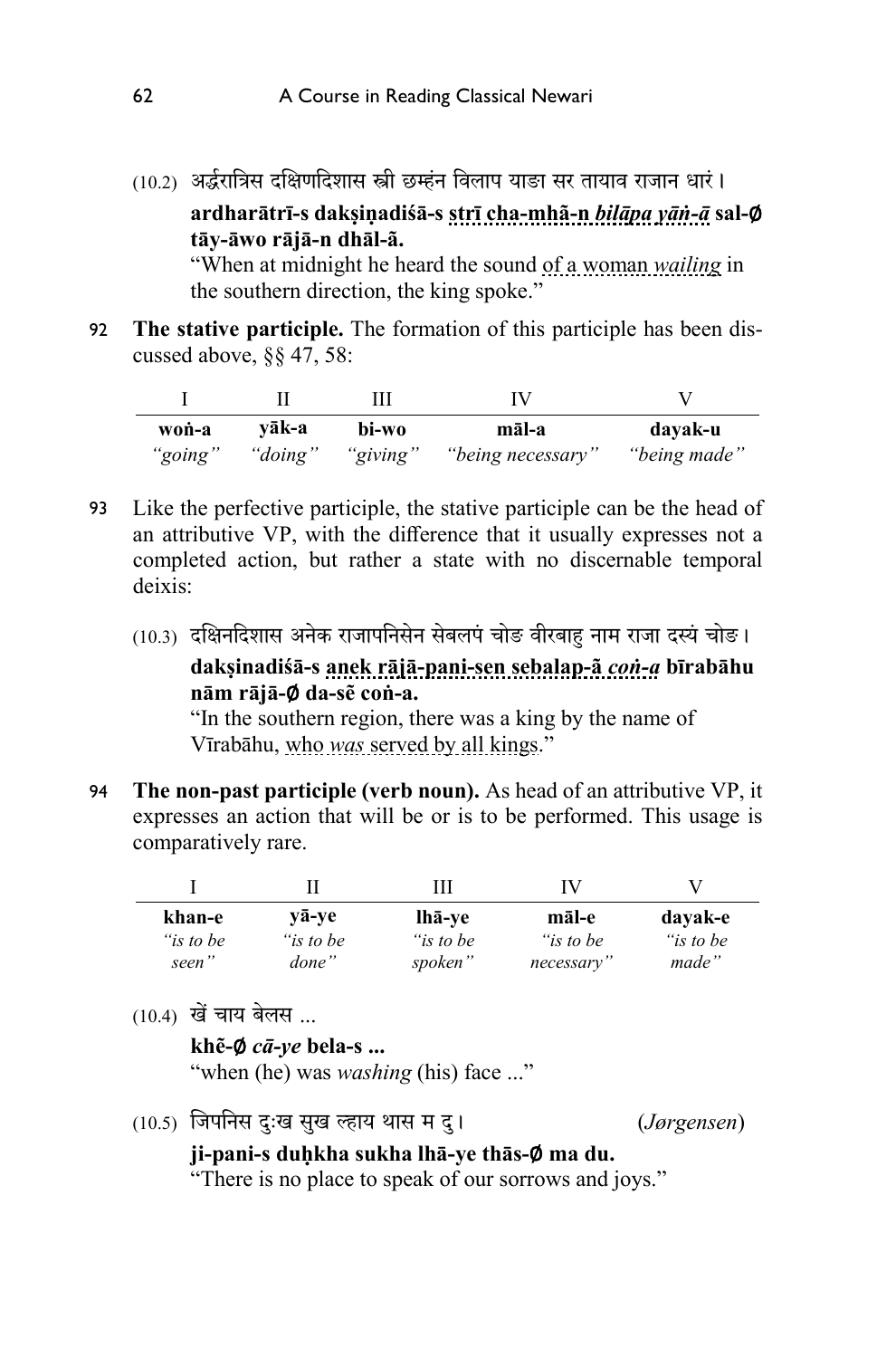In addition to its functions that have so far been discussed, the verb noun can form the head of a NP; of all the participial forms (in the sense of our definition – see above,  $\S$  34), it is the only one that can take case markers without automatically being grammaticalised as a converb. Note that in the oblique cases, the verb noun of derivative stems sometimes ends not in |**-e**|, but in |**-ā**|: 95

 $(10.6)$  छे पोसलपेयातं छ जिवनी माल।

**che-**∅ *posalape-yātã* **chu jībanī-**∅ **māl-a?**  "What salary is required (*for* your *nourishing*=) in order to keep you fed?"

(10.7) दन्तन छेदलपाया अर्थ थ्व राजाया मन्त्री दन्ताघात नाम दव।

#### **danta-n** *chedalapā-yā* **artha-**∅ **– thwo rājā-yā mantrī dantāghāta nām-**∅ **da-wo.**

"the meaning *of biting* (it) with (her) teeth is: that king has a minister by the name of Dantāghāta".

**The relative participle.** This is formed by adding {**-kõ**} (*varr*. {**-ko**}, {**-ku**}) to the zero grade stem of classes I-III, and to the first grade stem of classes IV and V. 96

|          |          | Ш        | IV         |            |
|----------|----------|----------|------------|------------|
| se-kõ    | vā-kõ    | ha-kõ    | māla-kõ    | bhālapa-kõ |
| "what is | "what is | "what is | "what is   | "what is   |
| learnt"  | done"    | brought" | necessary" | thought"   |

The relative participle has two functions: in attributive VPs, it can fill the same slot as the stative participle, expressing a state or action without overt temporal deixis. In contrast to the stative participle, however, the relative participle implies a degree of definitiveness. Apart from this, it can also be the head of a NP in the sense of a relative noun: "that which is done" etc. 97

 $(10.8)$  तोयुवबेलान खको म्हंस यल यल गातं।

**toyubelā-n** *kha-ko* **mhã-s yela yela gāt-ã.**  "Blisters appeared on (her) body *that* the moonlight *was shining* on."

 $(10.9)$  अना मालको छेके इनाप याय।

**anā** *māla-ko* **che-ke ināpa yā-ye.**  "There, I will tell you *what is needed*."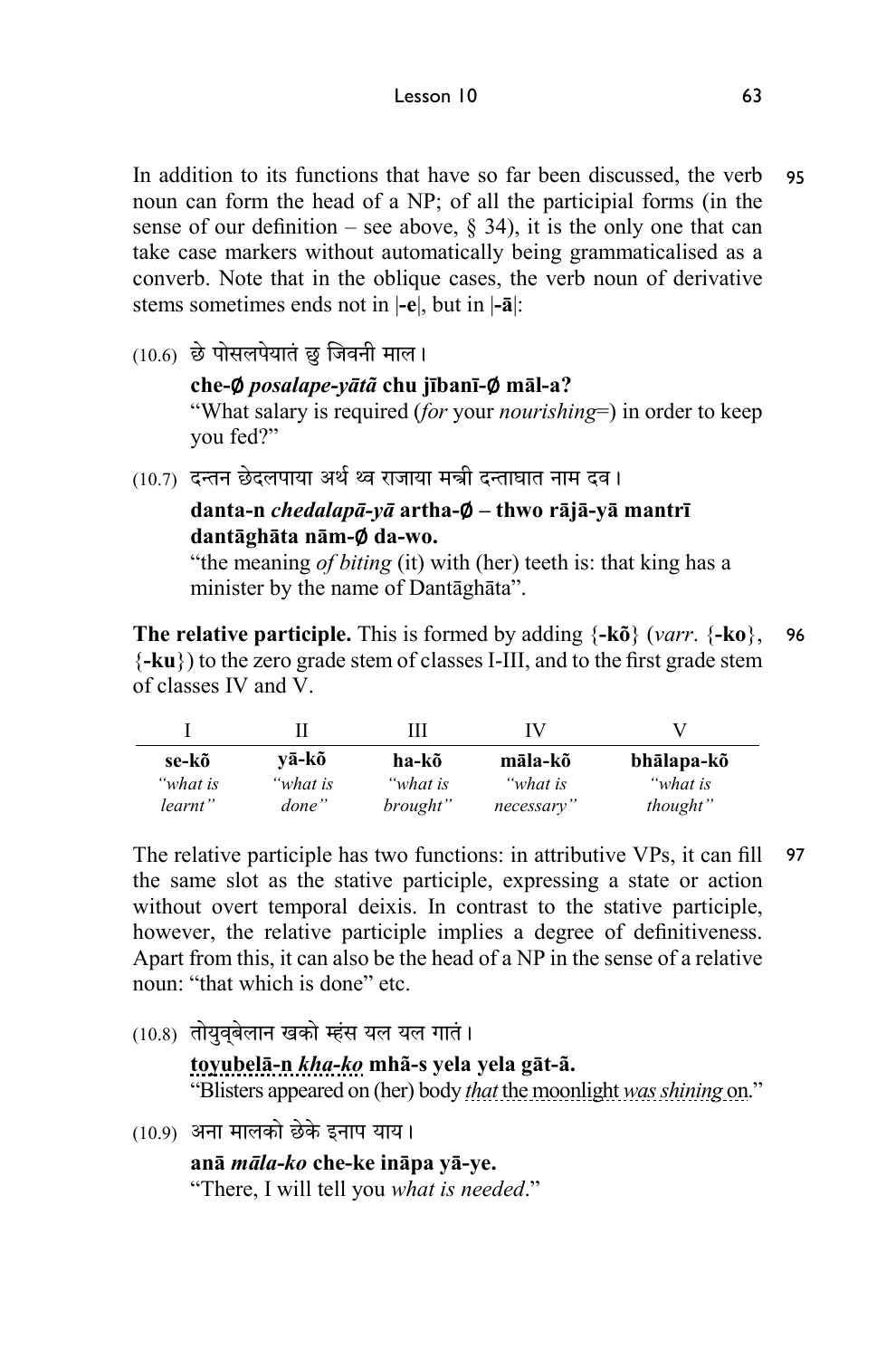- 98 **The agent noun.** While the relative participle refers to the patient of an action, the agent noun refers to the agent, expressing the notion "one who does". It is formally identical with the stative participle. The (animate) generic particle is regularly added as nominaliser.
	- (10.10) लिथें जताधारी जवम्हं दक्षिनावर्त्तनः पृथ्वी भ्रमलपाव जले नगर छगलिस वनं।

**lithẽ jaṭādhārī** *ju-wo-mhã* **dakṣiṇābarta-n pṛthwī-**∅ **bhramalap-āwo ju-le nagara-**∅ **cha-guli-s won-ã.**  "Then, when *the one who had become* an ascetic was roaming the earth in the Southern region, he came to a town."

 $(10.11)$  तीर्थस अस्ति षेपलपुम्हंयातं पुत्रकार्य याकन थ्व पुत्र जुलंः ।

#### **tīrtha-s asti-**∅ *khepalap-u-mhã-yātã* **putrakārya-**∅ **yāk-a-n thwo putra-**∅ **jul-ã.**

"*As for the one who carried* (her) bones *around* the sites of pilgrimage, he has performed the office of the son and has therefore become (her) son."

- The formant {**-go**} (*var*. {**-gu**}) added to the second grade stem seems to express a similar notion; the references given in *DCN* as well as the examples found in *NVP* suggest that it is restricted to predicative use with the first person: **naye ma yelago** "(I am one who does not want to eat =  $\vert$  I don't want to eat." 99
- **Causal converbs.** Classical Newari has two converbs that describe a 100 positive or negative (adversative) causal relationship between the actions of the converb and main verb.
- 101 *The converb in*  $\{-\bar{a}n\}$ : This is formed by adding the ergative marker {**-n**} to the stative or to the perfective participle. It describes an action as causing or being instrumental to the action of the main verb ("because ... does", by doing").

| kāṅ-a-n<br>(kāv-ā-n) | vāṅ-a-n<br>vāṅ-ā-n                | (dha-wo-n)<br>dhay-ā-n | mocak-u-n                          |
|----------------------|-----------------------------------|------------------------|------------------------------------|
| "because<br>$$ says" | <i>"because</i><br>$\ldots$ does" | "because<br>speaks"    | <i>"because</i><br>$\ldots$ kills" |

NB – Note the irregularity in **yāṅan** besides the more regular (attested) form **yākan**.